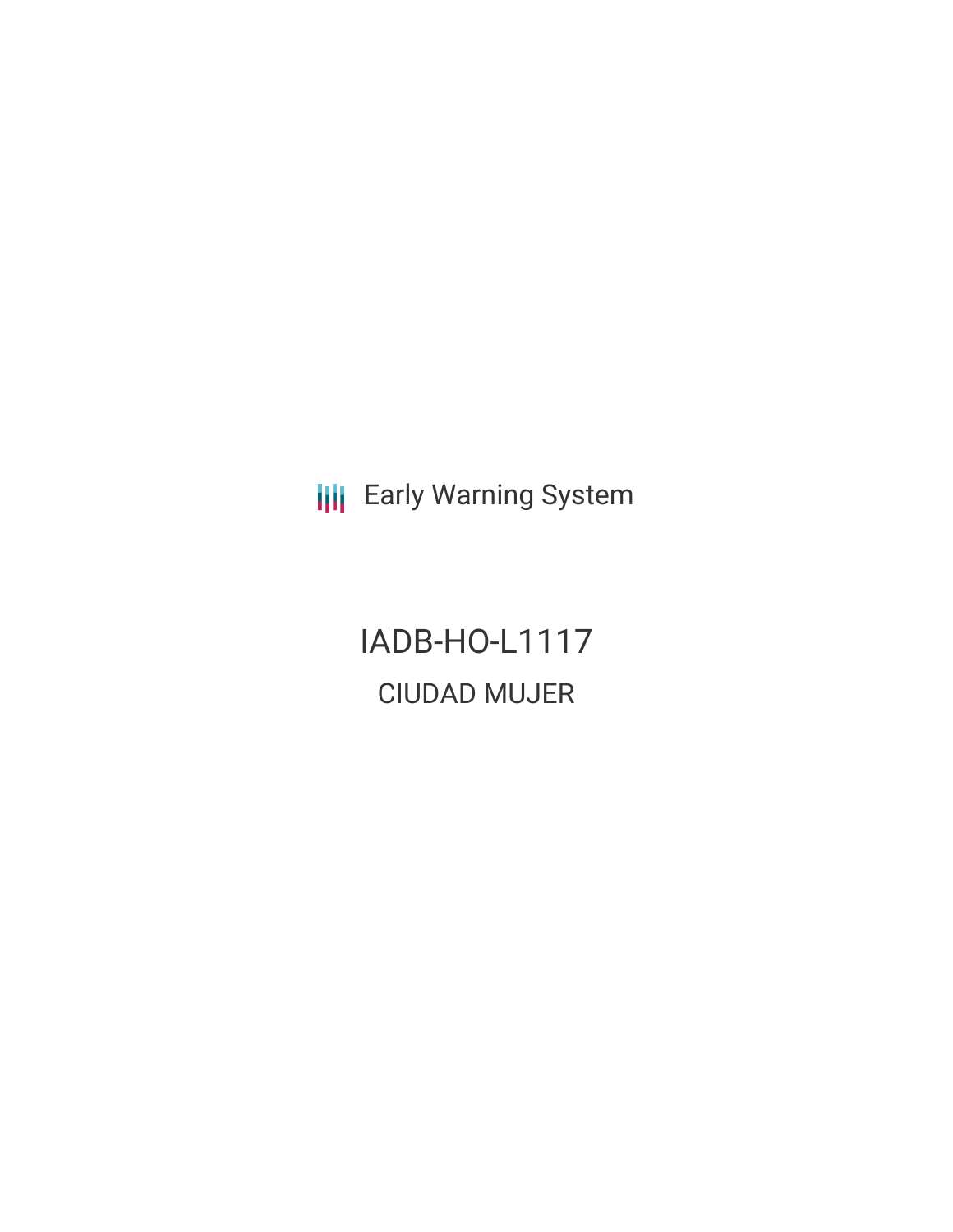## **Quick Facts**

| <b>Countries</b>               | Honduras                                      |
|--------------------------------|-----------------------------------------------|
| <b>Specific Location</b>       | Francisco Morazán, Cortés, Olancho, Atlántida |
| <b>Financial Institutions</b>  | Inter-American Development Bank (IADB)        |
| <b>Status</b>                  | Active                                        |
| <b>Bank Risk Rating</b>        | B                                             |
| <b>Voting Date</b>             | 2016-10-19                                    |
| <b>Borrower</b>                | Republic of Honduras                          |
| <b>Sectors</b>                 | <b>Education and Health</b>                   |
| <b>Investment Type(s)</b>      | Loan                                          |
| <b>Investment Amount (USD)</b> | $$20.00$ million                              |
| <b>Project Cost (USD)</b>      | $$20.00$ million                              |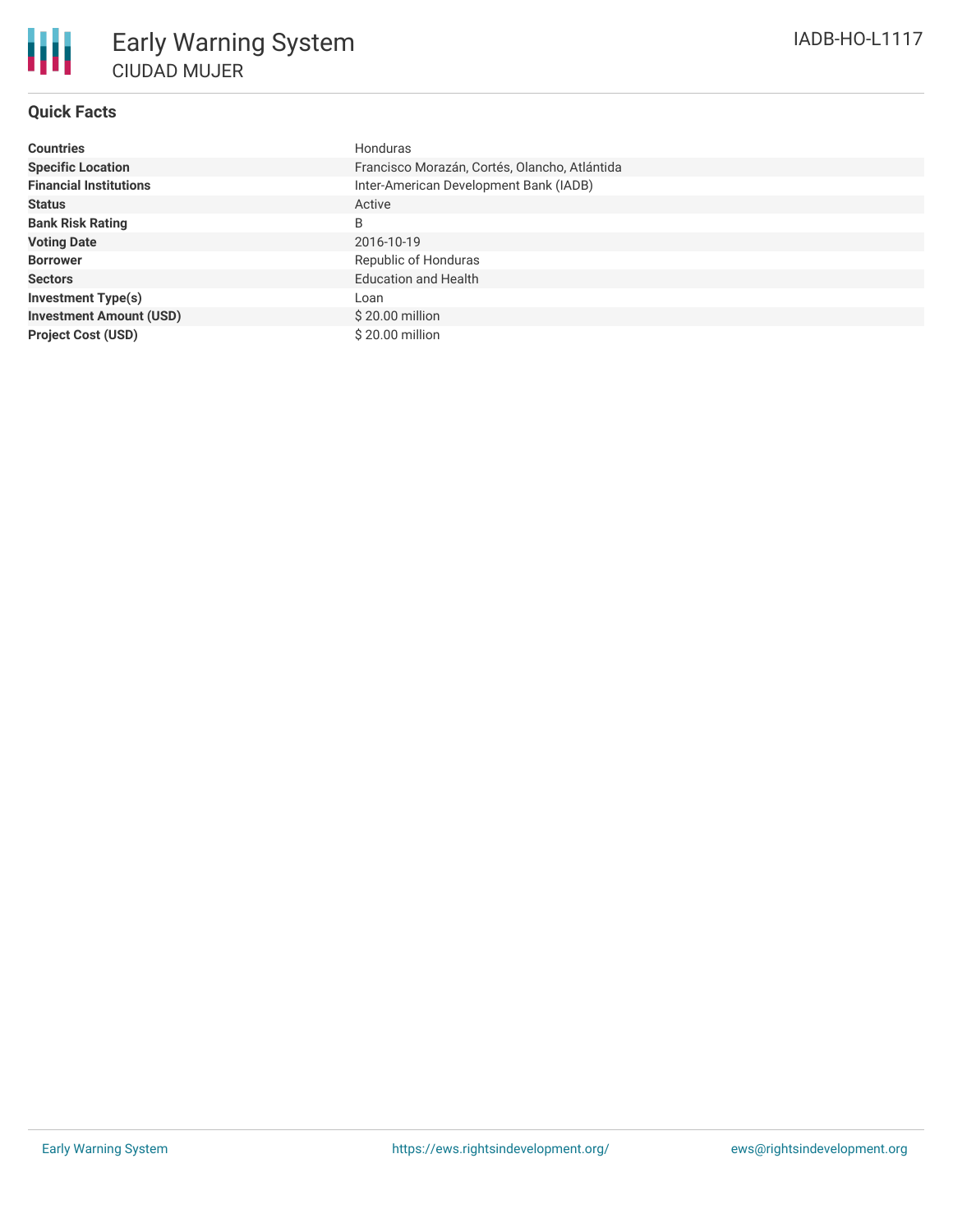

## **Project Description**

The general objective is to improve the living conditions of Honduran women aged 15 and older in terms of labor force participation, sexual and reproductive health, prevention of and response to violence against women, and prevention of adolescent pregnancy. The specific objectives for the target departments are to: (i) increase the percentage of women aged 15 and older who are participating in the labor force; (ii) reduce the maternal mortality rate and the breast cancer and cervicaluterine cancer mortality rates in women aged 15 and older; (iii) reduce the prevalence of violence (physical or sexual violence committed by a partner, as well as homicides) against women aged 15 and older; (iv) reduce the pregnancy rate among adolescents aged 15 to 19; and (v) expand the coverage of specialized and integrated services for women aged 15 and older by creating and/or strengthening Ciudad Mujer Centers in the departments of Francisco Morazán, Cortés, Olancho, and Atlántida.

In accordance with the Bank's Environment and Safeguards Compliance Policy, this is classified as a category "B" operation because the potential negative impacts and social and environmental risks are localized and short-term and the mitigation measures are known and easily implemented. The most significant social and environmental risks are related to the operational phase, particularly increased demand for energy and drinking water; the quality of drinking water and sewerage systems; discharges of hospital effluents; generation of hospital solid waste; and occupational safety and health for Sexual and Reproductive Health Module employees, patients, and visitors. Social and environmental risks during construction have also been identified.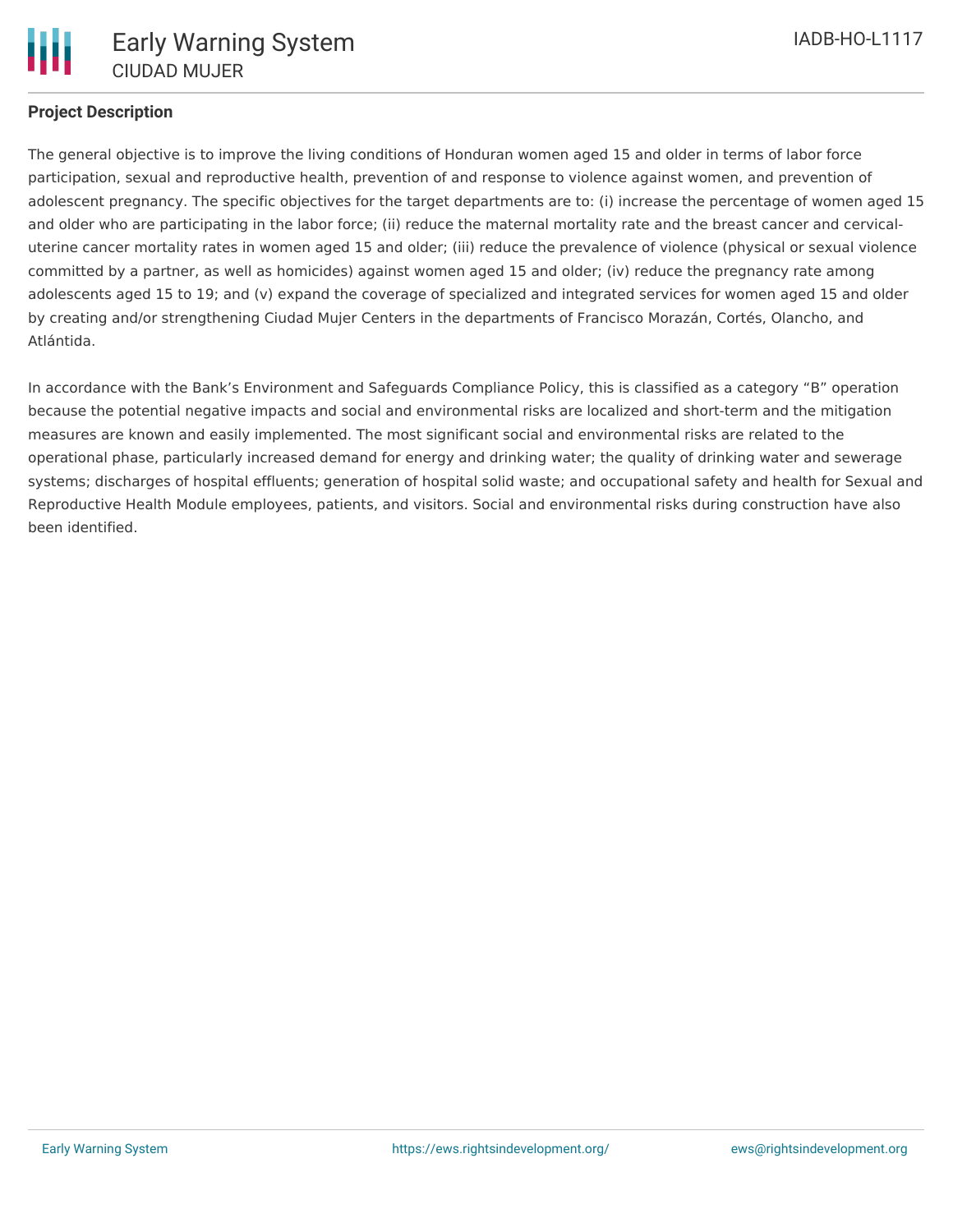

### **Investment Description**

• Inter-American Development Bank (IADB)

The cost of the project is US\$20 million in IADB financing, including US\$12 million from the Bank's Ordinary Capital and US\$8 million from the Fund for Special Operations, with a disbursement period of five years.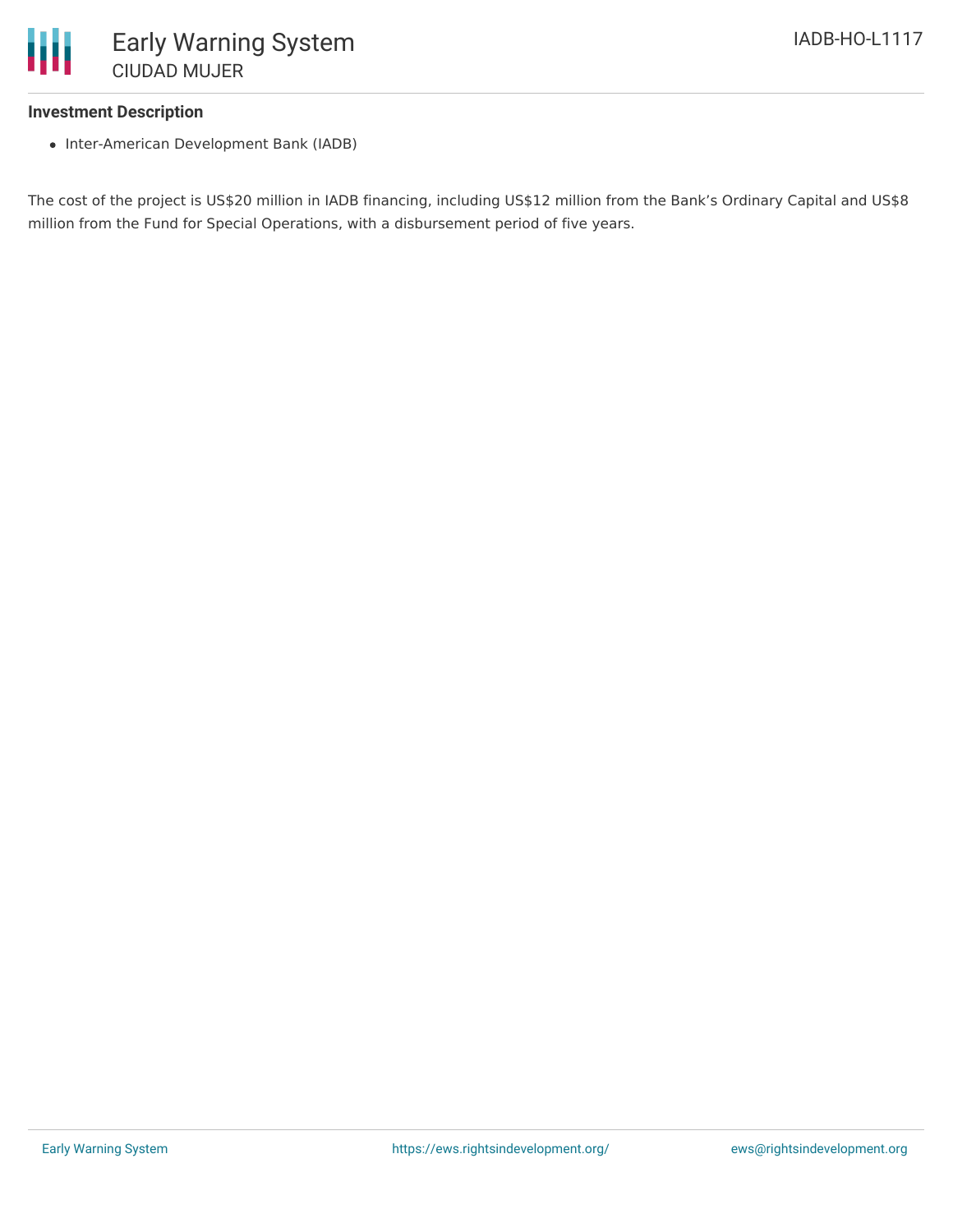# **Contact Information**

ACCOUNTABILITY MECHANISM OF IADB

The Independent Consultation and Investigation Mechanism (MICI) is the independent complaint mechanism and fact-finding body for people who have been or are likely to be adversely affected by an Inter-American Development Bank (IDB) or Inter-American Investment Corporation (IIC)-funded project. If you submit a complaint to MICI, they may assist you in addressing the problems you raised through a dispute-resolution process with those implementing the project and/or through an investigation to assess whether the IDB or IIC is following its own policies for preventing or mitigating harm to people or the environment. You can submit a complaint by sending an email to MICI@iadb.org. You can learn more about the MICI and how to file a complaint at http://www.iadb.org/en/mici/mici,1752.html (in English) or http://www.iadb.org/es/mici/mici,1752.html (Spanish).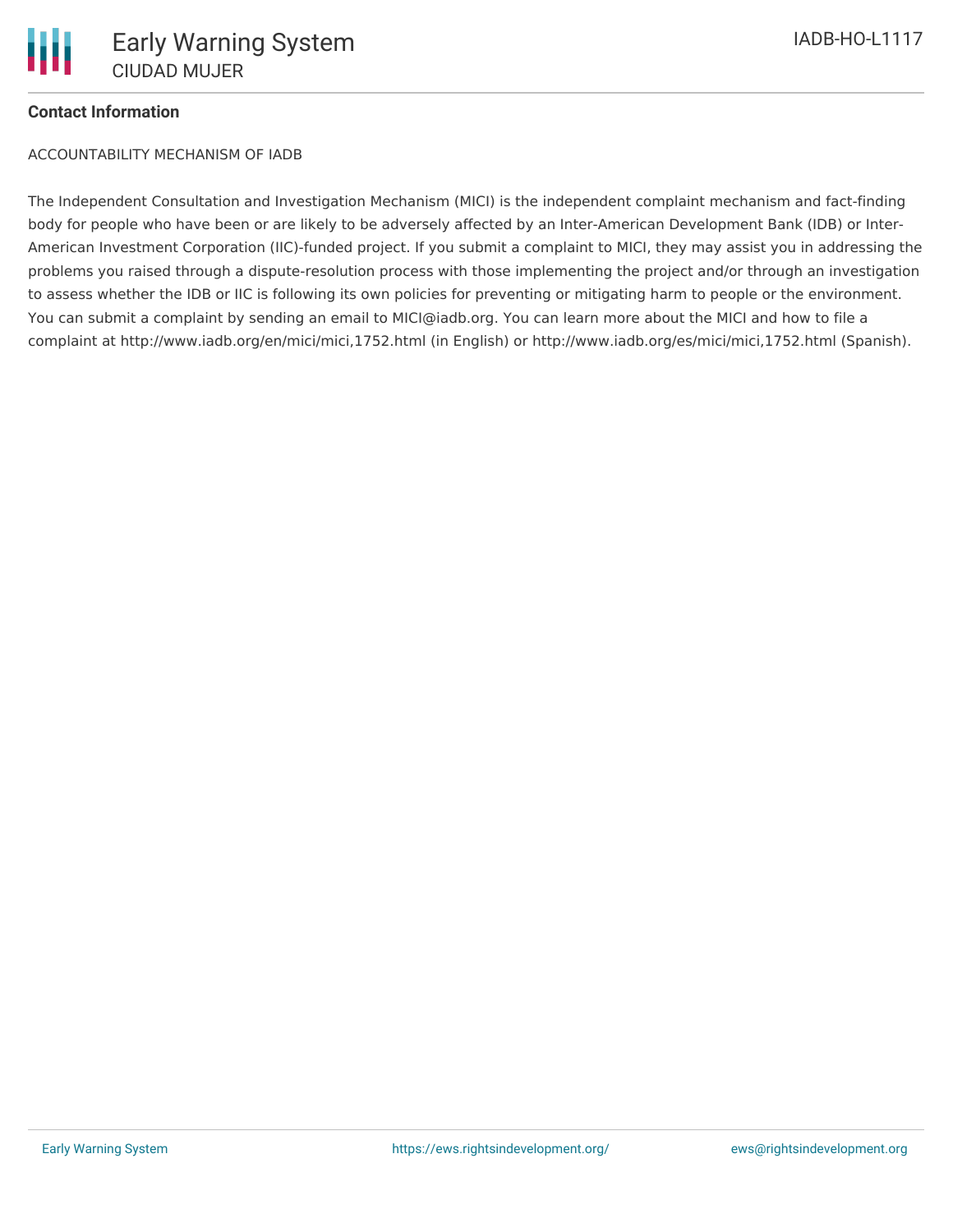

#### **Bank Documents**

- [Ciudad](https://ewsdata.rightsindevelopment.org/files/documents/17/IADB-HO-L1117_ANjCSp0.pdf) Mujer [\[Original](http://www.iadb.org/Document.cfm?id=40420566) Source]
- Ciudad Mujer [Resolution](https://ewsdata.rightsindevelopment.org/files/documents/17/IADB-HO-L1117_ttkglyv.pdf) [\[Original](http://www.iadb.org/Document.cfm?id=40420579) Source]
- [Contrato](https://ewsdata.rightsindevelopment.org/files/documents/17/IADB-HO-L1117_BGpbtlQ.pdf) Ciudad Muier [\[Original](http://www.iadb.org/Document.cfm?id=40853839) Source]
- Honduras. Ciudad Mujer en Honduras [\(HO-L1117\).](https://ewsdata.rightsindevelopment.org/files/documents/17/IADB-HO-L1117.pdf) Perfil de Proyecto. [\[Original](http://www.iadb.org/Document.cfm?id=40273219) Source]
- Honduras. Proposal for a loan for the project Ciudad Mujer [\(HO-L1117\)](https://ewsdata.rightsindevelopment.org/files/documents/17/IADB-HO-L1117_i6GdAWH.pdf) [\[Original](http://idbdocs.iadb.org/wsdocs/getdocument.aspx?docnum=40701436) Source]
- Honduras. Propuesta de préstamo para el proyecto Ciudad Mujer [\(HO-L1117\)](https://ewsdata.rightsindevelopment.org/files/documents/17/IADB-HO-L1117_6yzhKIN.pdf) [\[Original](http://www.iadb.org/Document.cfm?id=40701437) Source]
- Propuesta de Préstamo Anexo I. DEM validado [\(HO-L1117\)](https://ewsdata.rightsindevelopment.org/files/documents/17/IADB-HO-L1117_2SbKQCW.pdf) [\[Original](http://idbdocs.iadb.org/wsdocs/getdocument.aspx?docnum=40544923) Source]
- Propuesta de Préstamo. Anexo II, Matriz de Resultados [\(HO-L1117\)](https://ewsdata.rightsindevelopment.org/files/documents/17/IADB-HO-L1117_2M141AA.pdf) [\[Original](http://idbdocs.iadb.org/wsdocs/getdocument.aspx?docnum=40489234) Source]
- Propuesta de Préstamo. Anexo III. Acuerdos y Requisitos Fiduciarios [\(HO-L1117\)](https://ewsdata.rightsindevelopment.org/files/documents/17/IADB-HO-L1117_zm25LRb.pdf) [\[Original](http://idbdocs.iadb.org/wsdocs/getdocument.aspx?docnum=40608801) Source]
- Propuesta de Préstamo. Enlace IGAS, [\(HO-L1117\)](http://www.iadb.org/Document.cfm?id=40489239)
- Propuesta de Préstamo. Enlace Opcional. Análisis [Econométrico](http://www.iadb.org/Document.cfm?id=40394530) de Factores Causales (HO-L1117)
- Propuesta de Préstamo. Enlace Opcional. Elementos para el Análisis de la [Sostenibilidad](http://www.iadb.org/Document.cfm?id=40544991) Fiscal (HO-L
- Propuesta de Préstamo. Enlace Opcional. Entidades [Participantes](http://www.iadb.org/Document.cfm?id=40388257) en el Programa Ciudad Mujer (HO-L111
- Propuesta de Préstamo. Enlace Opcional. Evaluación de la Capacidad [Institucional](https://ewsdata.rightsindevelopment.org/files/documents/17/IADB-HO-L1117_sx4RqOm.pdf) (HO-L1117) [\[Original](http://idbdocs.iadb.org/wsdocs/getdocument.aspx?docnum=40489270) Source]
- Propuesta de Préstamo. Enlace Opcional. Filtros SPF y SSF [\(HO-L1117\)](https://ewsdata.rightsindevelopment.org/files/documents/17/IADB-HO-L1117_IO2SunP.pdf) [\[Original](http://idbdocs.iadb.org/wsdocs/getdocument.aspx?docnum=40489235) Source]
- Propuesta de Préstamo. Enlace Opcional. Instancias de Coordinación [Interinstitucional](https://ewsdata.rightsindevelopment.org/files/documents/17/IADB-HO-L1117_G1P6CxM.pdf) del Programa ( [\[Original](http://idbdocs.iadb.org/wsdocs/getdocument.aspx?docnum=40388258) Source]
- Propuesta de Préstamo. Enlace Opcional. Manual Operativo del Proyecto [\(HO-L1117\)](http://www.iadb.org/Document.cfm?id=40489255)
- Propuesta de Préstamo. Enlace Opcional. Matriz de Lógica Vertical del Proyecto [\(HO-L1117\)](http://www.iadb.org/Document.cfm?id=40489252)
- Propuesta de Préstamo. Enlace Opcional. [Metodología](https://ewsdata.rightsindevelopment.org/files/documents/17/IADB-HO-L1117_LFOw5WF.pdf) de Selección para las Localización de los Centro [Original Source]
- Propuesta de Préstamo. Enlace Opcional. [Presupuesto](http://www.iadb.org/Document.cfm?id=40489247) Detallado (HO-L1117)
- Propuesta de Préstamo. Enlace Opcional. Resumen de Nota de Políitca de Género en Honduras [\(HO-L1117\)](http://www.iadb.org/Document.cfm?id=40388210)
- [PROPUESTA](https://ewsdata.rightsindevelopment.org/files/documents/17/IADB-HO-L1117_eYtJieK.pdf) DE PRESTAMO. Enlace Requerido. Plan de Monitoreo y Evaluación (HO-L1117) [\[Original](http://idbdocs.iadb.org/wsdocs/getdocument.aspx?docnum=40489238) Source]